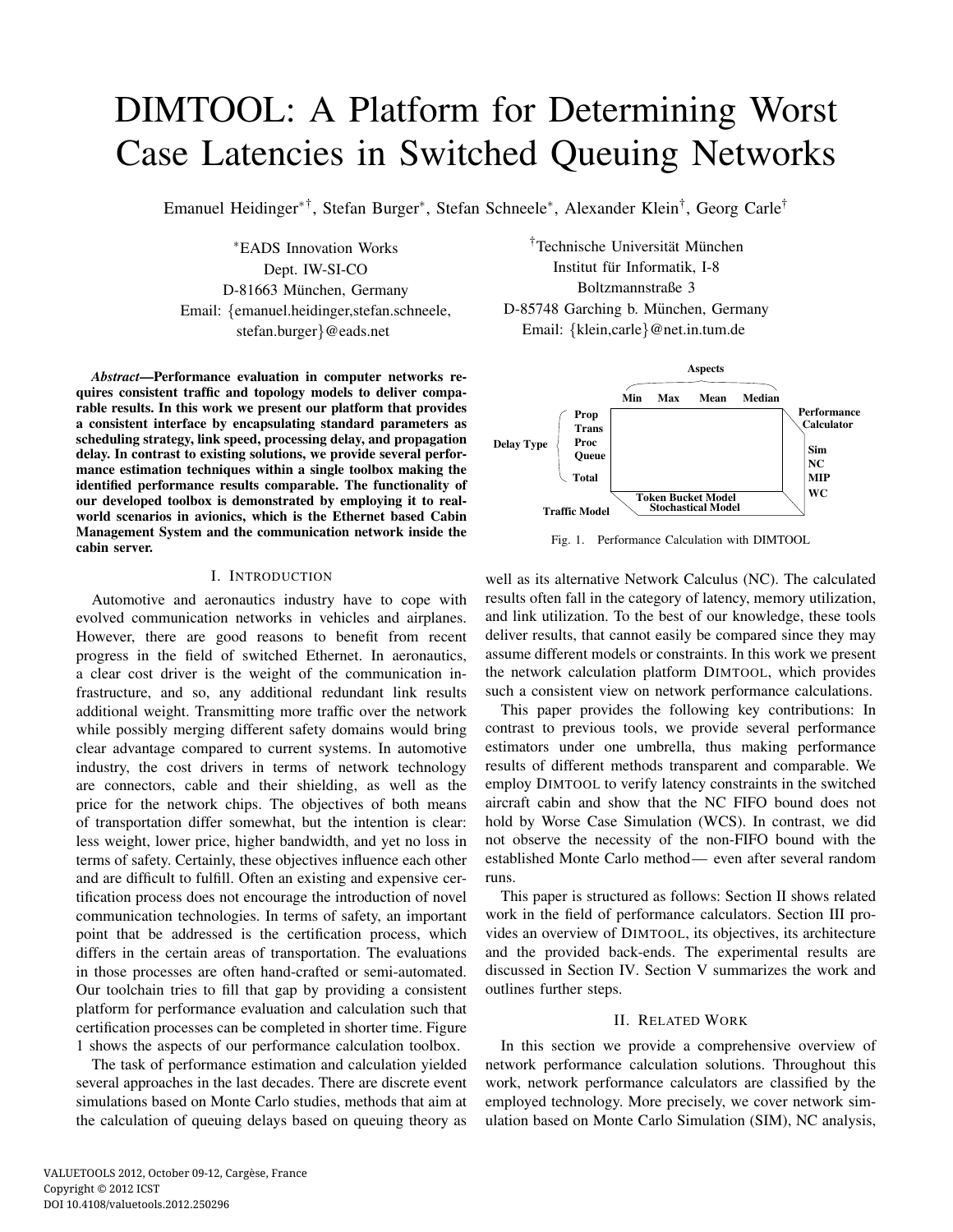Model Checking (MC) approaches as well as WCS. Table I gives a comprehensive, not necessarily complete overview of available products and the underlying technology.

Comparison of results achieved from those network performance estimators is hardly possible because the traffic and network models often differ from each other, and small distinctions may have significant impact on the results. This aspect is addressed by the work shown in this paper. For this, a generic interface and wrappers are provided, that act as backends to simplify comparison of the determined performance bounds. Furthermore, we provide a Matlab front-end to the Network Calculation tools.

Computer networks are usually too complex to identify the worst case through network simulation. Popular network simulators are ns-2 [1], ns-3 [2], SSF [3], OMNeT++ [4] and OPNET [5]. The main idea behind such a Monte Carlo simulation is to do individual simulation runs that are based on different random seeds. However, it cannot be guaranteed to observe the worst case in one of these runs, such that advanced models and techniques are required. Our previous work [6] presented a method that shifts bounds achieved in a Monte Carlo simulation towards the worst case observed by analytical models. This approach is refered to as WCS.

Recent approaches for performance evaluation are based on real-time scheduling analysis tools, e.g., ChronVal [7] or Sym-TA/S [8] to determine maximum and minimum performance bounds in communication networks. These tools are usually employed for determining worst case schedules of processes in CPUs, but when those tools are aware of handling nonpreemptive processes, this technique can be used to model worst case schedules of frames in a switched network. The model checker Uppaal [9] was used to determine performance bounds in the field of Ethernet networks [10], which is in line with the recently mentioned real-time scheduling analyzers, because they exhaustively enumerate the search space. In the later we will use the term MC to refer to the recently mentioned approaches. The approach given in [11] (and briefly presented in Section III-C) also falls into this category.

Another well-accepted method to determine performance bounds in computer networks is known under the concept of NC [12]–[14], being a competitor to classical queuing theory. Mainly academic research of the last decade brought tools to the community of NC such as DISCO [15], COINC [16], CyNC [17], or RTC [18].

In all those performance calculators, the network and the flows traversing the topology have to be specified explicitly by graphs and traffic patterns. There exist various data formats to describe these environments that are often tool dependent. Besides those tool dependent data formats there exist some standardized data formats as the Common Information Model (CIM) [19] used for network management or BRITE [20] used for topology creation.

| Tool                     | Sim | NC | MС | <b>WCS</b> |
|--------------------------|-----|----|----|------------|
| DIMTOOL                  |     |    |    |            |
| $ns-2$ [1]               |     |    |    |            |
| $ns-3$ [2]               |     |    |    |            |
| <b>SSF</b> [3]           |     |    |    |            |
| $OMNeT++ [4]$            |     |    |    |            |
| OPNET [5]                |     |    |    |            |
| ChronVal [7]             |     |    |    |            |
| SymTA/S [8]              |     |    |    |            |
| Uppaal [9]               |     |    |    |            |
| D <sub>ISCO</sub> $[15]$ |     |    |    |            |
| <b>COINC</b> [16]        |     |    |    |            |
| CyNC [17]                |     |    |    |            |
| <b>RTC</b> [18]          |     |    |    |            |
|                          |     |    |    |            |

TABLE I PERFORMANCE ESTIMATION TOOLS

## III. DIMENSIONING TOOL

In this section we introduce the concepts and architecture of DIMTOOL and introduce the covered performance calculators.

#### *A. Objectives and Traffic Models*

In communication networks, there exist three major approaches to determine meaningful bounds of real-time applications: (a) analytical methods, (b) network simulation, and (c) measurements.

To evaluate safety critical systems, a mixture of those approaches is commonly used to prove correct functionality. Analytical methods have the drawback, that determined performance bounds may differ significantly from that of a deployed network. Consider a worst case scenario in a queuing network. The worst case will only be provoked when the packets of interest are delayed by all other crossing packets. Proving the correctness of queuing networks, does, however, still contain some unsolved problems—methods known so far either pay by significant overestimation, or by computational effort. While overestimated bounds are sometimes tolerable, the computational effort of tight bounds is usually impractical for larger networks [21]. In fact, the problem of finding tight bounds has been proven to be NP-hard [22], such that an exponential number of solutions has to be compared in order to find the tightest bound when using the known linear optimization based algorithms of [22], [23].

Typically the following delay types are observed in switched Ethernet: (a) Propagation Delay, (b) Transmission Delay, (c) Processing Delay, and (d) Queuing Delay. Current work primarily focused on determining worst case values for transmission and queuing delays. Due to the nature of queuing networks, where arbitrary cross traffic may pass the system, this may lead to high variability. In contrast to transmission and queuing delay, values for propagation and processing delay are relatively stable which allows providing tight bounds. Bounds for the processing delay highly depend on the assumed multiplexing architecture, i.e., whether the switch fabric is implemented in hardware, or as a software solution.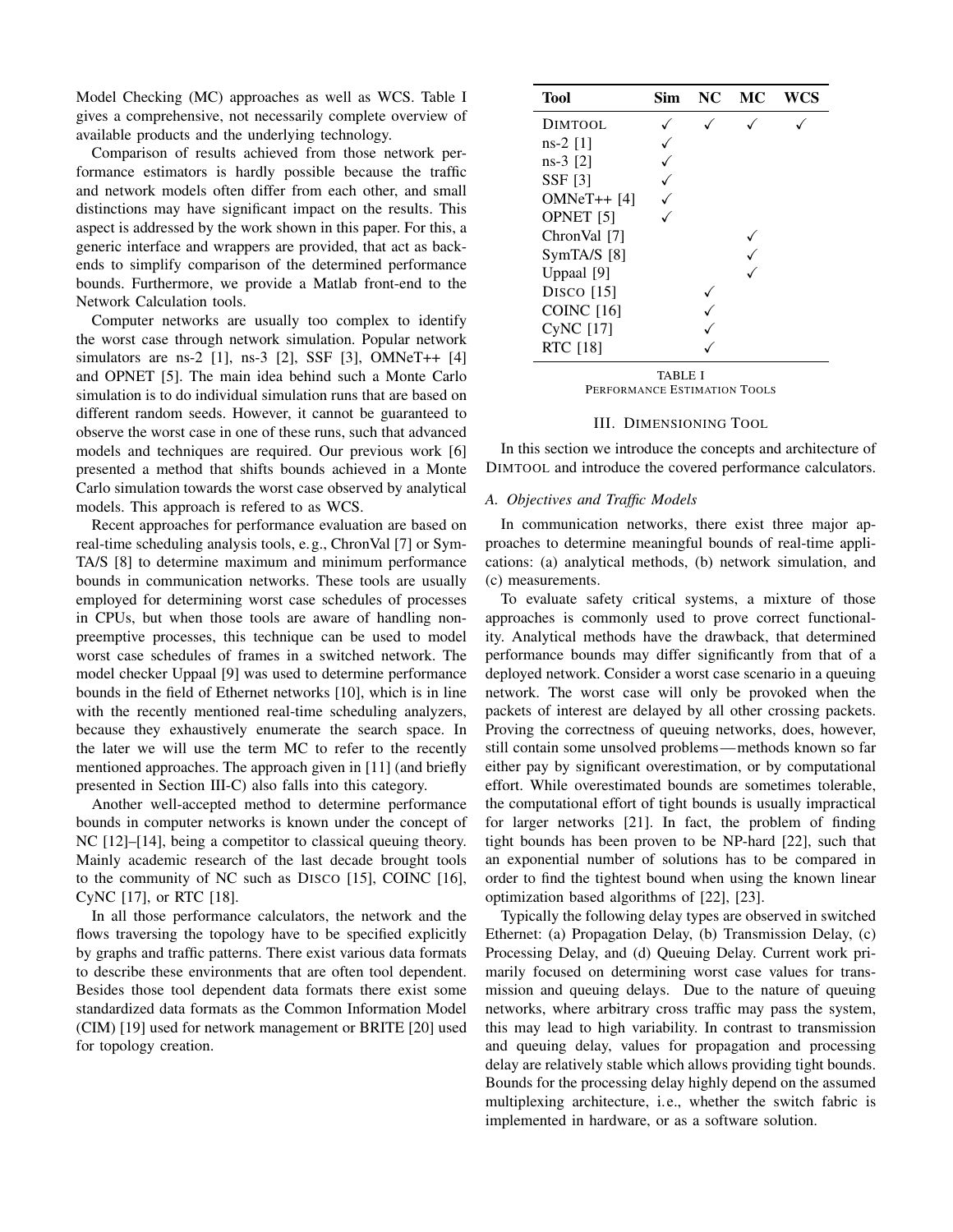

Fig. 2. Arbitrary Multiplexing in Switches

We will briefly introduce common approaches to define traffic profiles. In the field of NC, standard token bucket traffic models are used, such as the single token bucket, the dual token bucket or even multiple token bucket curves built of several piecewise linear curves. Common literature (e.g., [24]) characterizes the single token bucket as being  $(\sigma, \rho)$ *constrained*, while  $\sigma$  specifies the burst and  $\rho$  the burst rate. Paying attention to the property of computer networks usually sending the individual frames at wire speed, the second model using a dual token bucket [14] is employed to additionally model peak rate and maximum packet size. The dual bucket model is described as a 4-tuple  $(p, M, r, b)$ , where *p* represents the peak rate,  $M$  is the maximum packet size,  $r$  corresponds to the rate of the token bucket and *b* is the burst of the token bucket. In network simulation, there exist several models for traffic description, e.g., Markov on-off processes, distributions over wait times and packets sizes, self-similar processes [25]– [27], as well as traces from traffic measurements.

Network performance evaluation tools differ between FIFO bound and non-FIFO bound. Figure 2 shows the relevance of this distinction in a simple switching scenario, and why we require a non-FIFO bound even if queuing policy is FIFO in the output queue. In fact non-FIFO bounds would not be required for performance evaluation, if the implemented switch guaranteed FIFO forwarding [28]. The implementation would have to store the concrete arrival time of each packet for guaranteeing true FIFO behavior. Despite the fact, that the concrete implementation details are not published by hardware vendors, it is assumed that most switch implementations do not guarantee FIFO forwarding. Instead maximum bipartite matching algorithms should have been implemented to achieve high throughput in the crossbar [29].

# *B. Topology and Flow Description*

In fact there are several data formats available to express network topologies which highly depend on the exact field of application and the consequent information content. Some data formats mentioned earlier use XML representation while others use Comma Separated Value (CSV). Our toolbox follows the latter approach and describes topologies via CSV. More precisely we use two sections, one expressing the topology of the network, the other expressing the data flows traversing the network. Listing 1 gives an idea of the format we use in this toolchain to express topology and traffic generation.

This description covers the tandem scenario given in Figure



Fig. 3. Tandem Scenario with four Flows

| Flow                                       |      | <b>Burst [bytes]</b> Rate [kBits/s] |  |
|--------------------------------------------|------|-------------------------------------|--|
| $f_1$                                      | 1024 | 50                                  |  |
| f <sub>2</sub>                             | 256  | 500                                 |  |
| $f_3$                                      | 408  | 1000                                |  |
| TABLE II<br><b>TOKEN BUCKET PARAMETERS</b> |      |                                     |  |

| topo                                       |
|--------------------------------------------|
| nodes 8                                    |
| 0, node:10.33.0.102:255.0.0.0,3, switch    |
| 3, switch, 1, node: 10.33.0.103: 255.0.0.0 |
| 3, switch, 2, node: 10.33.0.104: 255.0.0.0 |
| 3, switch, 4, switch                       |
| 4, switch, 5, node: 10.33.0.105: 255.0.0.0 |
| 4, switch, 6, node: 10.33.0.106: 255.0.0.0 |
| 4, switch, 7, node: 10.33.0.107: 255.0.0.0 |
| #                                          |
| flows                                      |
| 0, node, { (TokenBucket, 1024, 7.25,       |
| $10.33.0.106$ , normal $(0.202, 0.04)$ ) } |
| 1, node, { (TokenBucket, 256, 62.5,        |
| $10.33.0.106$ , normal(0.202, 0.04)) ) }   |
| 2, node, { (TokenBucket, 408, 125,         |
| $10.33.0.107$ , normal(0.202, 0.04)) ) }   |
| #                                          |

Listing 1. Example Description of Topology and Flows

3; the token bucket rates are given in Table II. The topology section contains the number of nodes and a list of bidirectional edges. The description of each node may contain further information such as IP address/mask and type of switch. We defined the node types *node* as IP endpoint and *switch* as an Ethernet compliant switch. The flow section contains a list of arrival curves that are to occur in the specified nodes. The first two entries specify the described node with numerical id and the type of the node. The remainder contains the arrival curve descriptions, which conforms to a *TokenBucket* arrival curve in this example. Additionally, the destination IP address, as well as the offset of the arrival curve (being normally distributed) are given. We provide the following arrival curve descriptions: *TokenBucket*, *DualTokenBucket*, *Trace*, and *MMOnOff* . Some of those are better suited for use in specific back-ends than others. In particular, it is not easy to generate reasonable traffic in a Monte Carlo simulation from a pure token bucket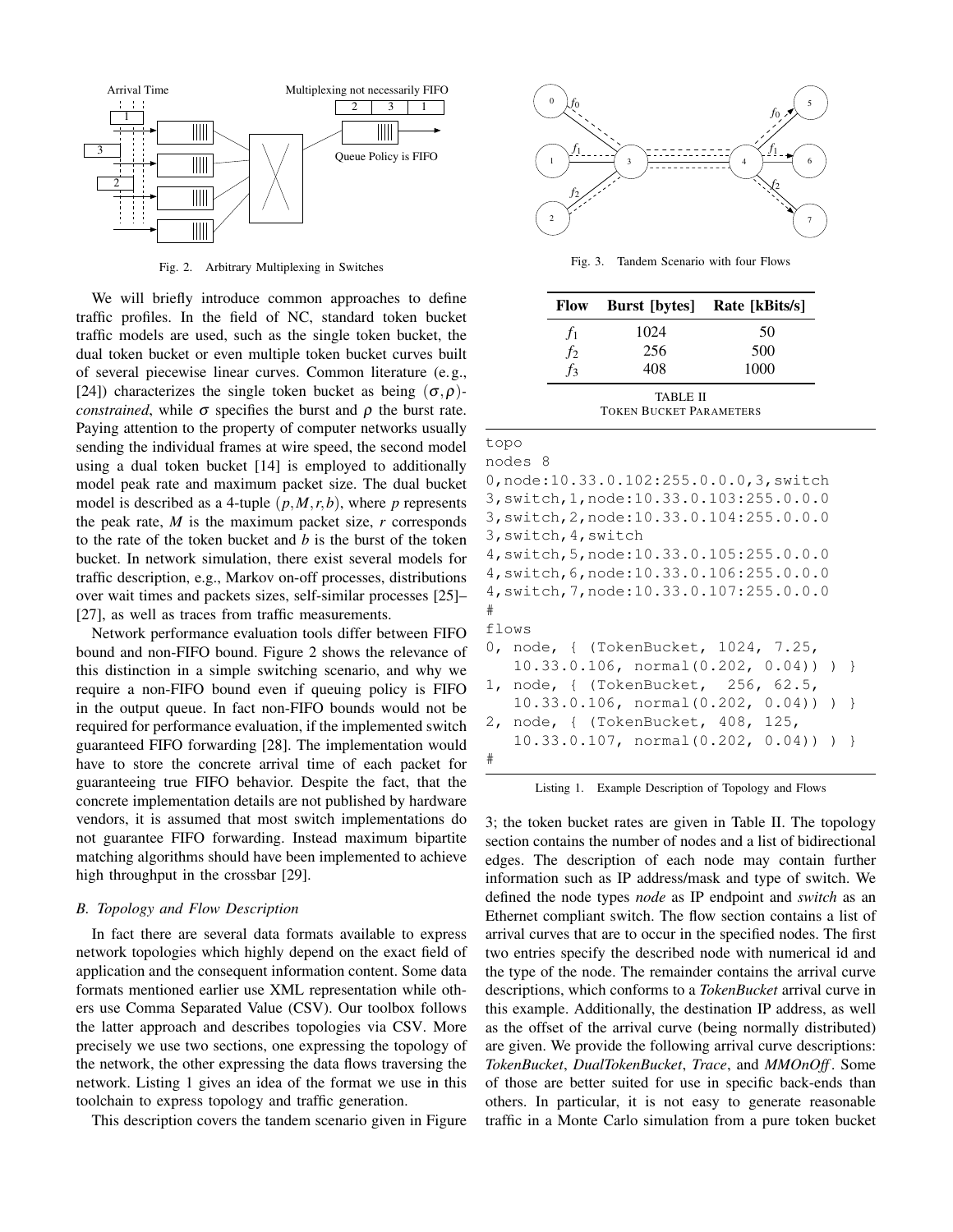curve due to the fact that the start times do not have a direct counterpart in the token bucket model. On the other side it is difficult to abstract an NC arrival curve from a Markovmodulated on/off process, since the token bucket peak rate might be very high compared to the average rate arising from the Markov-modulated on/off process, unless the parametrized wait times are constant.

## *C. Performance Calculation Back-Ends*

The proposed toolchain has the ability to address different back-ends that in turn determine performance bounds. At the time of writing, there exist the following back-ends: Network simulation with OPNET, NC analysis using the DISCO network analyzer [30], the rare event simulation as given in [6], and the optimization based approach given in [11].

*1) Network Simulation Back-End:* Network simulation with Monte Carlo methods is a well-accepted technique to estimate performance bounds within a reasonable time, especially when network topology and use case hardly allow a real setup. This could be due to the network consisting of a vast number of participating network nodes or due to the constraints that have to be applied. In general, establishing a realistic testbed of the scenario of interest might be too time-consuming and costintensive.

We employ Discrete-Event Simulation based on the Monte-Carlo method to simulate networks. In the Monte-Carlo method, the experiment is carried out several times to derive more meaningful results. Since simulation with computer systems implies a deterministic calculation of the result, processes usually depend on random number generators, that are initialized with different random seeds.

There are popular network simulators that are based on this approach, e.g., SSF, OMNeT++ and OPNET to name a few. The suggested back-end is based on the OPNET network simulator and uses External Model Access (EMA) to control OPNET simulations from Matlab. The EMA architecture can be used to create and simulate network scenarios. For this, OPNET provides an interface via shared object/DLL to allow access to the OPNET simulation runtime. Since computation of several experiments requires high computation time, this back-end is run in offline mode, which means, that Matlab gets control back while the simulation is still running. We provide methods to check, whether the back-end has already finished and whether results are available from the back-end.

*2) Network Calculus Analysis Back-End:* NC is an analytical approach to determine worst case values for delay and backlog. This approach is based on the work of Cruz [12], [13] and was enhanced by Le Boudec who wrapped this early approach into a mathematical framework based on the (min,+) algebra [14]. In the NC, we define traffic envelopes of flows rather than handling the actual arrival and departure processes known from queuing theory. The key operations in NC are convolution and deconvolution as given by Definition 3.1 and Definition 3.2:

*Definition 3.1:* MIN-PLUS CONVOLUTION [14].

$$
(f \otimes g)(t) = \inf_{0 \le s \le t} \{ f(t - s) + g(s) \}.
$$
 (1)

*Definition 3.2:* MIN-PLUS DECONVOLUTION [14].

$$
(f \oslash g)(t) = \sup_{u \ge 0} \{ f(t + u) - g(u) \}.
$$
 (2)

The Min-Plus Convolution is primarily used for the concatenation of servers, the Min-Plus Deconvolution is primarily used for determining the output arrival curve of a forwarding server.

In order to determine worst case values for backlog and delay, we require the definitions of Vertical Deviation (Definition 3.3) and Horizontal Deviation (Definition 3.4).

*Definition 3.3:* VERTICAL DEVIATION [14].

$$
v(f,g) = \sup_{t \ge 0} \{ f(t) - g(t) \}
$$
 (3)

*Definition 3.4:* HORIZONTAL DEVIATION [14].

$$
h(f,g) = \sup_{t \ge 0} \{ \inf \{ d \ge 0 \text{ such that } f(t) \le g(t+d) \} \} \tag{4}
$$

The Vertical Deviation is used to determine worst case values for the backlog, the Horizontal Deviation is used to determine worst case values for the delay.

The suggested NC back-end uses the DISCO network analyzer. With this toolbox, we obtain a valuable network analyzer class which provides standard network algorithms as: (a) Dijkstra's shortest path algorithm, (b) an implementation of the turn prohibition algorithm [31], and (c) a topology converter that converts network graphs to server graphs. The developers of the toolbox made a lot of progress in last years in terms of tight NC bounds [23], [32], such that standard tightening approaches as Pay Bursts Only Once (PBOO) and Pay Multiplexing Only Once (PMOO) are supported by this toolbox.

When addressing the end-to-end performance bounds in switched Ethernet, an essential topic is the mapping of the store-and-forward delay of switches, since fluid flow models do not have a direct counterpart of variable-sized packets. More precisely, we have the following options known from standard NC literature (e.g., [14]). The alternatives discrete burst (DB) and rate latency (RL) were already summarized in [11].

- The packet is described as a DB that is already active at time 0. A staircase or  $(\sigma, \rho)$ -constrained arrival curve can be used to model this traffic.
- A RL service curve of the form  $\beta_{C,lmax/C}$  is applied with *C* being the capacity of the discussed link and *lmax* being the packet size of a maximum sized frame that is able to delay the flow of interest.
- A packetizer (PKT) is introduced that acts as an additional delay element which releases the whole packet if completely received (cf. [14]).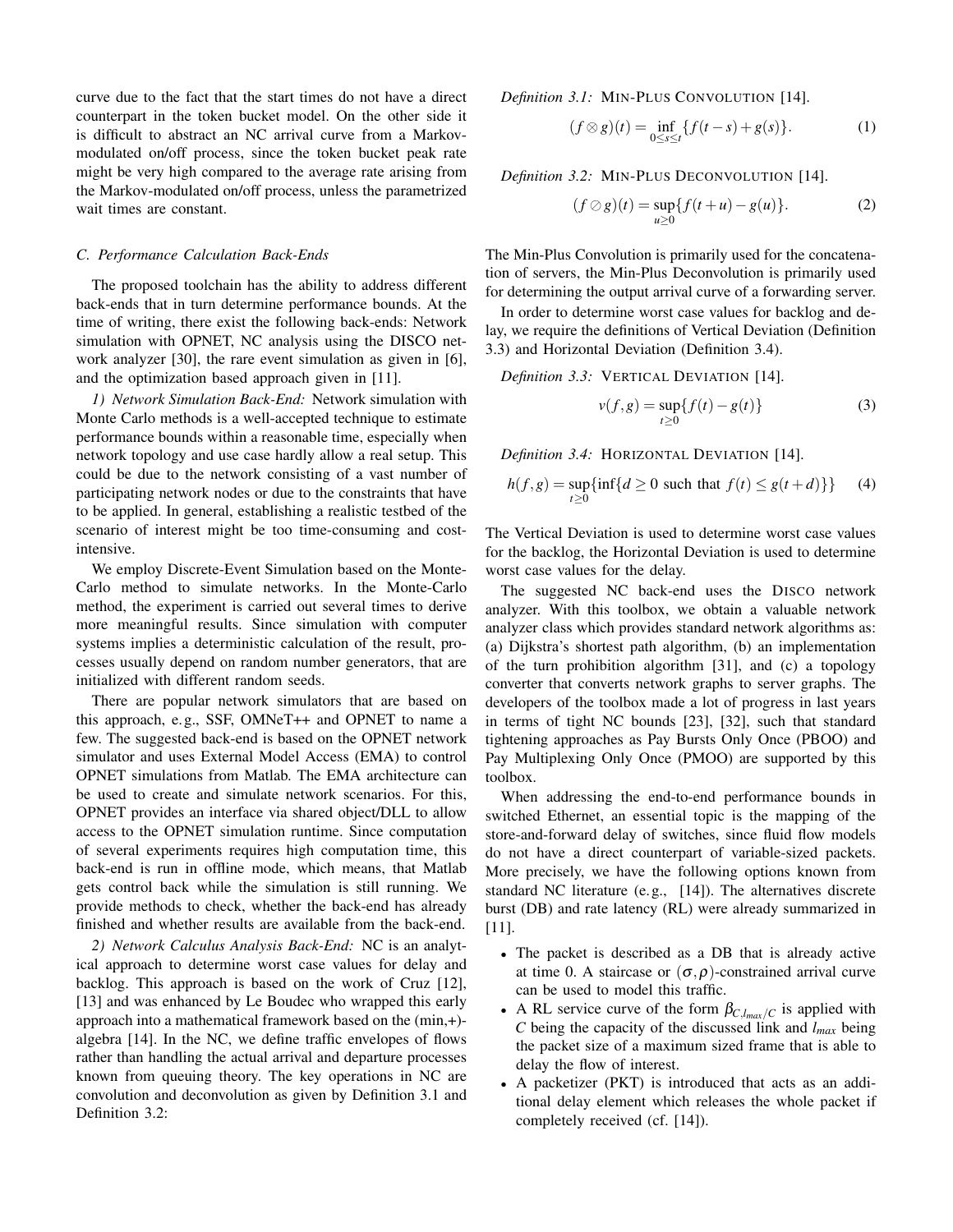The PKT is also a concept of the early NC. However, in order to safely apply PKT to an edge-by-edge analysis, having shown more accuracy (cf. [23]), the PKT is usually realized by a RL service curve, a service curve that delays flows by a maximum sized frame. Unfortunately an additional delay of a maximum sized frame at each server yields more pessimistic bounds compared to the original packetizer developed for the node-by-node analysis. An approach that captures this inaccuracy is given by the mixed integer program (MIP) backend.

*3) MIP Analysis Back-End:* In order to determine the exact worst case in switched Ethernet, the recently introduced packetizer has to know the packetization sequence a priori. Especially when links run at different wire speed, the presented analytical methods cannot model the exact worst case. This observation is similar to the pitfall of Pay Multiplexing Only Once SFA (PMOO-SFA) as given in [32] and also outlined in [33]. Due to the commutativity of the (min,+)-convolution, the burstiness of the traffic is always paid for at the rate of the slowest server.

Consider the following example: Three packets (size 125, 250 and 500 bytes) are transmitted over the two subsequent servers *S*1 and *S*2, where *S*2 has a faster service rate than server *S*1. Furthermore, we are interested in the worst case latency of the 125 byte packet. The results of the cumulative arrivals are given in Figure 4 and Figure 5.





Fig. 5. 500 byte packet prior to 250 byte packet

We observe the following situation: The packet of interest is of size 125 bytes and is delayed by one 500 byte packet and one 250 byte packet. Depending on whether the 250 byte packet or the 500 byte packet is transmitted at the first place, we observe different worst cases with the packetization approach. Since any packet sequence is conceivable, the highest worst case latency of all sequences has to be taken into account. Without having the information of the packetization sequence yielding the exact worst case, an additional delay of a maximum sized frame has to be assumed (RL approach).

The given MIP back-end is able to capture this situation accurately and was introduced in [11]. The presented packetized traffic model describes the worst case schedules in a single MIP instance and thus benefits from the advantage of both edge-by-edge analysis and packetized model, yet with additional effort. The exhaustive enumeration of schedules is similar to techniques known from model checking and allows the calculation of worst case bounds. The basic idea is to model the case that one packet is delayed by another packet with a boolean (integer) variable. If this variable is true, i.e., one, the worst case delay is increased by the transmission delay of the previous packet, otherwise it is increased by zero. Compared to the techniques from NC, this model allows better bounds in terms of tightness yet requiring additional computational effort since we solve an NP-hard problem.

*4) Rare Event Simulation Back-End:* The technique of performing a rare event simulation from token bucket NC arrival curves was shown in [6]. Within this back-end, we try to simulate the rare event that packets are delayed by all other packets and use the technique of importance sampling. In the pure network simulation back-end, the traffic generating nodes have their start time set according to random number generators. However, the method of how start times are chosen is extremely important because worst case queuing situations of token bucket shaped traffic are only provoked, if the offset to each other is at the worst position. For arrival curves in token bucket form, quite a few simulation runs are required to provoke worse case queuing, since offsets are usually not aligned in the most pessimistic way. In this back-end, we determine pessimistic offsets according to the network topology and the traversing traffic flows. When having these pessimistic offset, we run a parametrized simulation that allows shifting the worst observed latencies determined by the simulation towards the exact worst case.

#### *D. DIMTOOL Architecture*

Figure 6 shows the architecture of the DIMTOOL. On the right we see the tools based around the topology description. In order to provide a convenient graphical user interface, we built some import routines for the network editor *Network Notepad* [34] as well as for an only internally used program. Within this tool we can easily assemble cabin network configurations that match with different airplane types and setups. The *Topology Generator* is mainly used for research and advance development in the field of the aircraft cabin and allows the simulation of various cabin scenarios. This is of special interest when new techniques shall be elaborated, such as new scheduling algorithms in the switches or synchronization mechanisms. The *Configuration* contains the actual bandwidth reservation, VLAN rules or routing entries. The configuration can then be distributed with standardized management protocols as Simple Network Management Protocol (SNMP) and Web Based Enterprise Management (WBEM). The *Topology Description* is a system independent format based on XML that contains the actual topology as well as the devices hosted in the network. The *Topology Description* is exported to a CSV format that contains both the topology and the flows through the system. Currently, all mentioned export routines and transformations are provided by a C++ class library based on the Ultimate++ framework [35] that showed good portability. The CSV-based *Topology and Flow Description* is passed to the DIMTOOL that creates reports from performance calculator back-ends. These reports are either in diagram form or represented by text files that are in turn required by certification processes.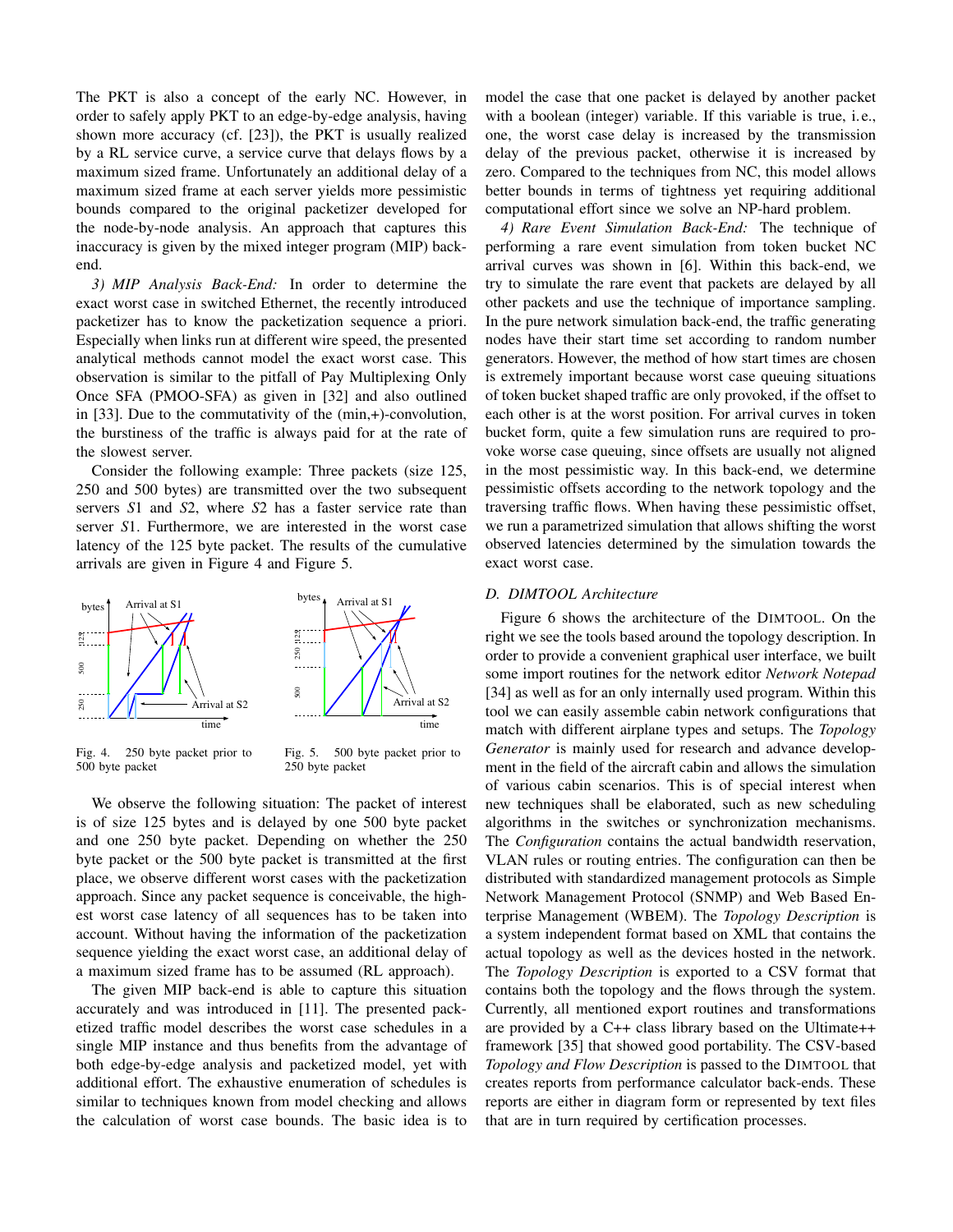

Fig. 6. Toolbox DIMTOOL

| <b>NetworkCalculation</b>                               |
|---------------------------------------------------------|
| +max(in aggregation:Aggregation): NetworkCalculation    |
| +min(in aggregation:Aggregation): NetworkCalculation    |
| +avg(in aggregation:Aggregation): NetworkCalculation    |
| +median(in aggregation:Aggregation): NetworkCalculation |
| +optimizeTopo()                                         |
| +optimizeFlows()                                        |
| +use(in topo:Topology, in flows:Flows)                  |
| +use(filename:String)                                   |
| +printDelay()                                           |
| +printBacklog()                                         |
| +printReport()                                          |
| +printVersion()                                         |
| +getFirstDelay(): CurveData                             |
| +qetNextDelay(): CurveData                              |
| +getFirstBacklog(): CurveData                           |
| +qetNextBackloq(): CurveData                            |
| +using(in method: Integer): NetworkCalculation          |
| +of(in flows:Flows): NetworkCalculation                 |
| $+run()$                                                |
| +method(in amethod: Integer): NetworkCalculation        |
| +fifo(afifo:Integer): NetworkCalculation                |
| +speed(aspeed:Double): NetworkCalculation               |
| +proc(in aproc:Double): NetworkCalculation              |
| +isFinished(): Boolean                                  |
| $+finalize()$                                           |

Fig. 7. Class Network Calculation

The remainder of this section shows the available methods of the DIMTOOL as given in the NetworkCalcution class shown in Figure 7. These methods address the following tasks: Computational Methods, Execution Methods, Finalization Methods, Result Methods, Global Parametrization Methods and Optimization Methods.

*Computational Methods:* The expected parameter *aggregation* of the Computational Methods thereby defines how the determined delay bounds will concretely be assembled, e.g., whether to identify the jitter, the delay difference versus variation (in case of multicast flows) or the sum. More precisely we introduce the following methods: (a) *min*, (b) *max*, (c) *avg*, and (d) *median*. The respective functions determines minimum, maximum, average and median values for delay and backlog.

*Execution Methods:* The execution methods are used to control performance calculation, i.e., which back-end to choose, which topology and cross traffic flows to use, which flows to investigate. The run method actually triggers the backend and performs computation or simulation. We introduce the following methods: (a) method *use* specifies topology and flows to be used, (b) method *of* defines the addressed flows, (c) method *using* chooses the used back-end, and finally (d) method *run*, which triggers the actual computation/simulation.

*Finalization Methods:* Some back-ends provide instantaneous performance calculation as being provided by the NC back-end, i.e., returning from the *run* method call implies that NC results are available. The other back-ends currently use an offline computation, since the computation is very intensive compared to the NC back-end such that the calling Matlab instance would be blocked. For the back-ends that run in offline mode, we provide the finalization methods to check whether the back-end has already finished so that results can be read from the back-end. We provide the following methods: (a) method *isFinished* returns true when simulation/analysis is finished, otherwise *isFinished* returns false, and (b) method *finalize* which finalizes the back-end. When *finalize* was called on a finished back-end, the Result Methods can be executed to read the results from the back-end.

*Result Methods:* The result methods are used to process information as detected by the back-ends. These methods can be called when *isFinished* from the previously stated Finalization Methods returns 1. In order to process the results, we provide print methods and get methods. Print methods create textual representations of the results while the returned objects of the get methods can be used for plotting in Matlab. More precisely we introduce the following methods: (a) method *printDelay* prints the delay report, (b) method *printBacklog* prints the backlog report, (c) method *printReport* prints both delay and backlog report, (d) methods *getFirstDelay*/*getNextDelay* allows iteration over delay curves, and (e) methods *getFirstBacklog*/*getNextBacklog* allows iteration over backlog curves.

*Global Parametrization Methods:* The global parametrization methods are used to set parameterizable topology options globally. This allows the central parametrization of the FIFO assumption, parametrization of the link speed and setting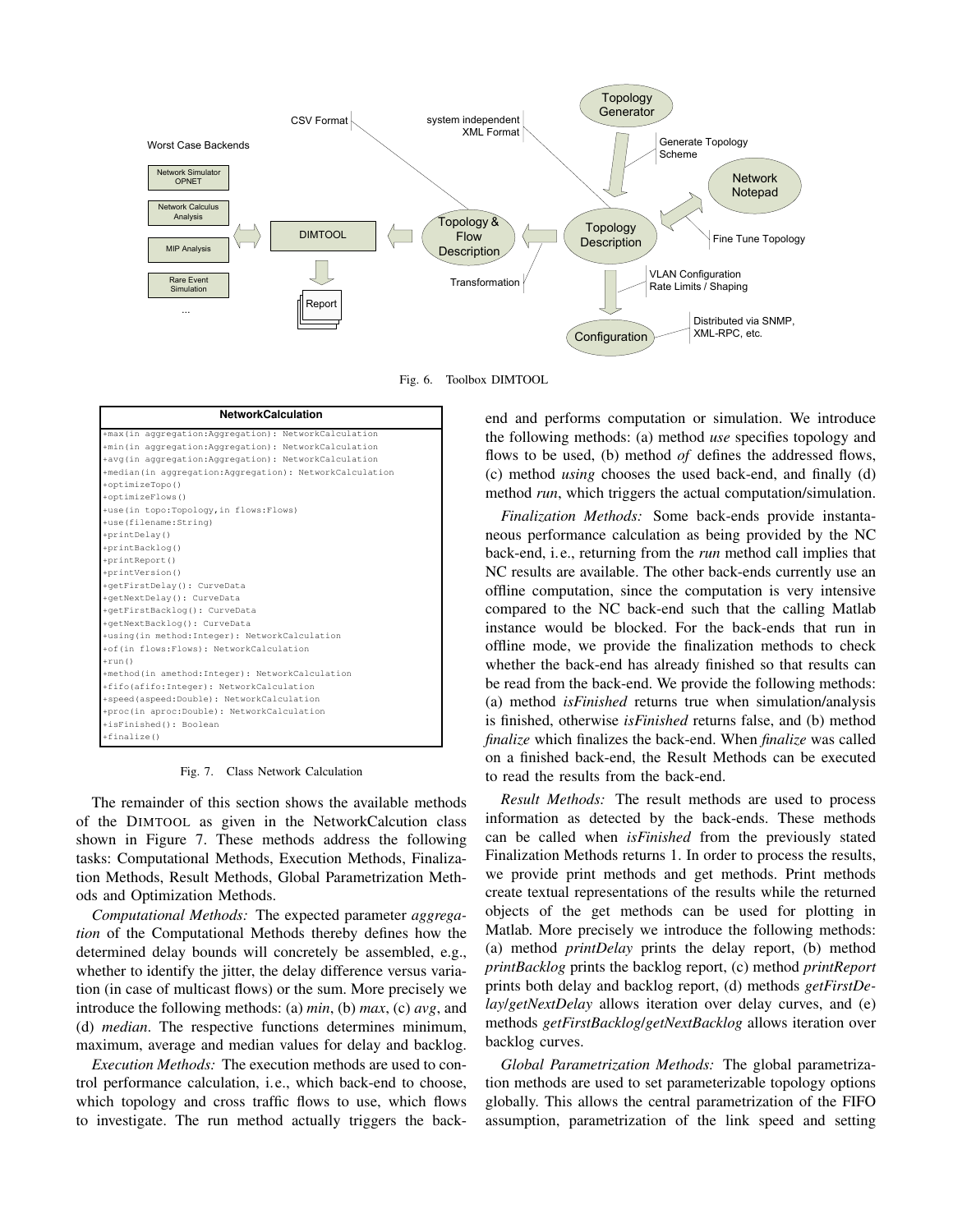processing delay in intermediate switch nodes. We provide the following methods: (a) method *fifo* sets FIFO processing order globally, (b) method *speed* sets link speed globally, and (c) method *proc* sets processing delay globally.

*Optimization Methods:* The optimization methods act as entry point for implementing optimization algorithms for flows and topology. These optimization algorithms are intended to invoke the provided back-ends in order to optimize aspects of topology and flows. In the current version, the Optimization Methods *optimizeTopo* for topology optimization and *optimize-Flows* for flow optimization are provided.

*Matlab Functions:* We embedded the given architecture into Matlab and provide seamless integration through Matlab interfaces. Currently the following functions are supported by our framework:

- *dimtool init* initializes DIMTOOL temporarily
- *dimtool\_install* installs DIMTOOL permanently
- *dimloadtf* loads topology and flow description
- *dimnc* returns instance of class NetworkCalculation
- *dimbar* plots bar graph of delay results
- *dimbarbacklog* plots bar graph of backlog results
- *dimplot* plots graph of delay results
- *dimplotbacklog* plots graph of backlog results
- *dimprinttofile* writes results to file

The entry point of all calculation or simulation runs is an instance of NetworkCalculation, which is returned by *dimnc*. The interface functions can be called directly on this return value. The function *dimloadtf* loads the topology and flow description of the form described in Section III-B. This function takes an optional parameter to add standard values for the interframe gap and preamble seen in switched Ethernet networks. When the NetworkCalculation class has been parameterized, the simulation or analysis can be triggered by calling *nc.run()*. If *nc.isFinished()* returns true, the results are available and can be can be processed further by *dimbar*, *dimplot* and *dimprinttofile* methods.

## IV. EXPERIMENTAL RESULTS

In this section we demonstrate the usage of the DIMTOOL in the context of industrial real-time systems. In particular, we address the performance bounds of an Ethernet-based aeronautic cabin network in Section IV-A and Section IV-B.

#### *A. Cabin Server Intra-Communication*

This section addresses the performance bounds as observed in the intra-server communication scenario. The communication inside the Cabin Server (CS) is also mandatory when regarding higher safety levels. Besides scheduling and distribution of processes in ARINC 653 [36] partitions, we are interested in hard performance bounds of the inter CPU communication. These worst case delays can then be provided to real time analysis tools like ChronVal [7] and SymTA/S [8] in order to optimize the scheduling and distribution of processes.

Figure 8 shows a discussed architecture of the intra-server communication. The cabin server consists of two dual-core



Fig. 8. Intra-Server Communication

CPUs being interconnected by Ethernet. The following functions and use cases are covered by the cabin server: (a) audio announcements like boarding music, safety briefing, or audio announcements, (b) cabin illumination with different light scenarios, (c) reading lights, (d) the entertainment system that provides video, Internet and games as well as (e) the cabin control. Each of those use cases has a direct counterpart in the CS: (a) is covered by process Prerecorded Audio (PRAM) and Passenger Address (PA), (b) is covered by process Cabin Illumination (CIL), (c) is covered by process Reading Lights (RL), (d) is covered by process In-Flight-Entertainment (IFE), and (e) is covered by process Flight Attendant Panel (FAP). Table III briefly lists the expected traffic flows.

Each of these functions is realized as a partition in the ARINC 653 compliant operating system, which run on CPU 0 to CPU 2. The sequencer on CPU 3 controls and manages the communication to the end devices that are connected by Line 1 to Line n. The sequencing unit acts as a gateway to the cabin network, such that the communication between partition and end devices will pass a protocol converter.

Figure 9 outlines the result of our worst case analysis toolchain. We determined the following bounds for the endto-end delay: Non-FIFO NC bound, FIFO NC bound, and the bound determined by network simulation.We observe that the NC bounds are relatively tight compared to the worst case observed in the network simulation. The reason for that is that the number of traversed servers has direct impact on the tightness of the achieved bounds [37], [38]. In this scenario,



Fig. 9. Analysis of CS Using DIMTOOL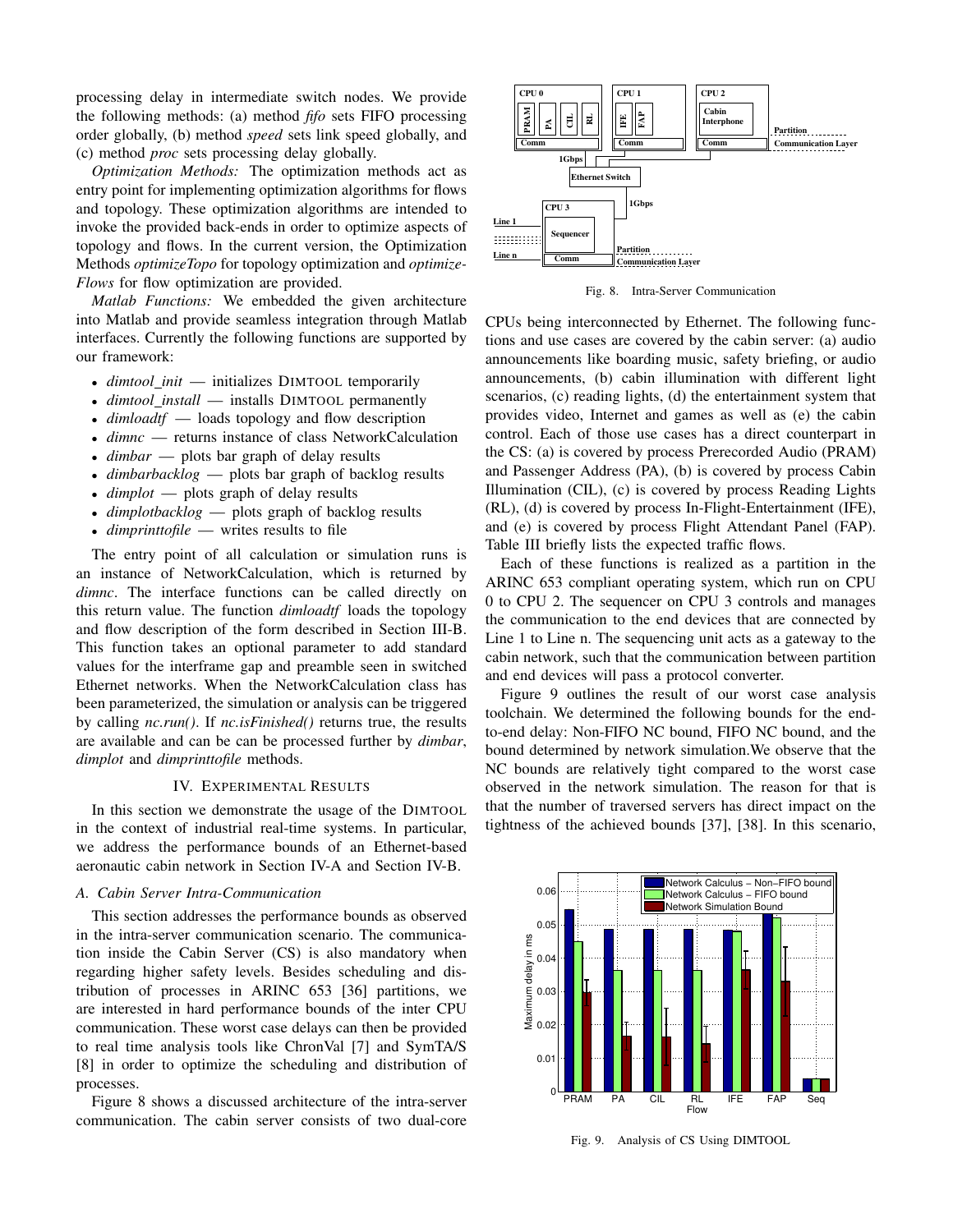| Flow                   | BW<br>[bytes/ms] | Max<br>[bytes] | <b>Priority</b> |
|------------------------|------------------|----------------|-----------------|
| $PRAM \rightarrow Seq$ | 86.40            | 864            | 5               |
| $PA \rightarrow Seq$   | 1.60             | 64             | 7               |
| $CL \rightarrow Seq$   | 1.28             | 64             | 7               |
| $RL \rightarrow Seq$   | 0.64             | 64             |                 |
| IFE $\rightarrow$ Seq  | 3125.00          | 1522           | 0               |
| $FAP \rightarrow Seq$  | 125.00           | 1522           |                 |
| $Seq \rightarrow PA$   | 1.60             | 64             |                 |
|                        | TA DI E HI       |                |                 |

TABLE III PARAMETERS IN INTRA-SERVER COMMUNICATION

```
tf = dimloadtf('intraserver.txt', 0)
nc = dimnc
agg = Factory.getSumAggregation
nc.use(tf.getTopo, tf.getFlows)
nc.max(agg).of(tf.getFlows).using(2).
  method(2).fifo(1).proc(0.012)
nc.run
```
Listing 2. NC Analysis with DIMTOOL, Intra-Server, FIFO

only one server is traversed by the traffic flows.

The results were obtained by executing the code shown in Listing 2 using our DIMTOOL platform: The code invokes Network Calculus Analysis on the Intra-Server communication network. The Matlab calls are forwarded to the wrappers which in turn invoke the chosen back-end, in this case the DISCO network analyzer using the Separated Flow Analysis (SFA) algorithm [30]. We set the processing delay used by DISCO to 12µs and to calculate the FIFO bound.

The remaining curve of Figure 9, i.e., non-FIFO bound and simulation, is determined by Matlab calls similar to that mentioned above. The parameter of the method *using* decides which back-end to choose.

# *B. Aircraft Cabin Network*

In this use case we study the worst case delays of a switched version of the Cabin Management System (CMS) using DIM-TOOL. The employed topology is a step towards a commercialof-the-shelf (COTS)-enabled CMS and was already discussed in [39], where first simulation results were introduced. The basic topology setup is shown in Figure 10. Up to 22 lines are foreseen in a typical airplane with a maximum depth of 15 Ethernet hops. In this example, 105 high priority flows traverse one line of the simplified cabin network with 13 daisy-chained Ethernet switches. One of those flows acts as a multicast flow from the cabin server to the end devices. The others flow from the end devices back to the server. In fact, we connected 7 Service Units (SUs) and 1 handset to each switch employing the traffic patterns shown in Table IV.

Figure 11 shows the results for the back-ends network simulation, WCS, and NC analysis. The delays from the WCS are shifted towards the NC bounds by about 10% compared to the standard network simulation. Furthermore, the FIFO



Fig. 10. Cabin Scenario as Sink Tree

bound of the NC analysis does not hold—at least at the first switch. In this scenario we do need the non-FIFO bound to be absolutely sure that delays greater than the analytical bound cannot be observed. In addition, we observe that the worst case bounds from the NC analysis are getting worse with the number of traversed switches. The results confirm the results from previous work such as [37], [38], which means, that we are lacking tightness when traffic flows traverse several servers.

The results were obtained using the proposed DIMTOOL platform. Listing 3 shows the NC analysis of the non-FIFO bound. The remaining curves of Figure 11, i.e., SIM, WCS and FIFO bound, are determined by Matlab calls similar to that mentioned above. The parameter of the method *using* specifies the chosen back-end.

| Flow                         | BW<br>[bytes/ms] [bytes] | <b>Max</b> | <b>Priority</b> |
|------------------------------|--------------------------|------------|-----------------|
| $Srv \rightarrow$ EndDevices | 3456.0                   | 108        |                 |
| $SU \rightarrow Srv$         | 25.5                     | 108        |                 |
| Handset $\rightarrow$ Srv    | 204.0                    | 64         |                 |
| Bulk Traffic                 | 1000.0                   | 1518       |                 |

TABLE IV PARAMETERS IN AIRCRAFT CABIN



Fig. 11. Analysis of CMS using DIMTOOL